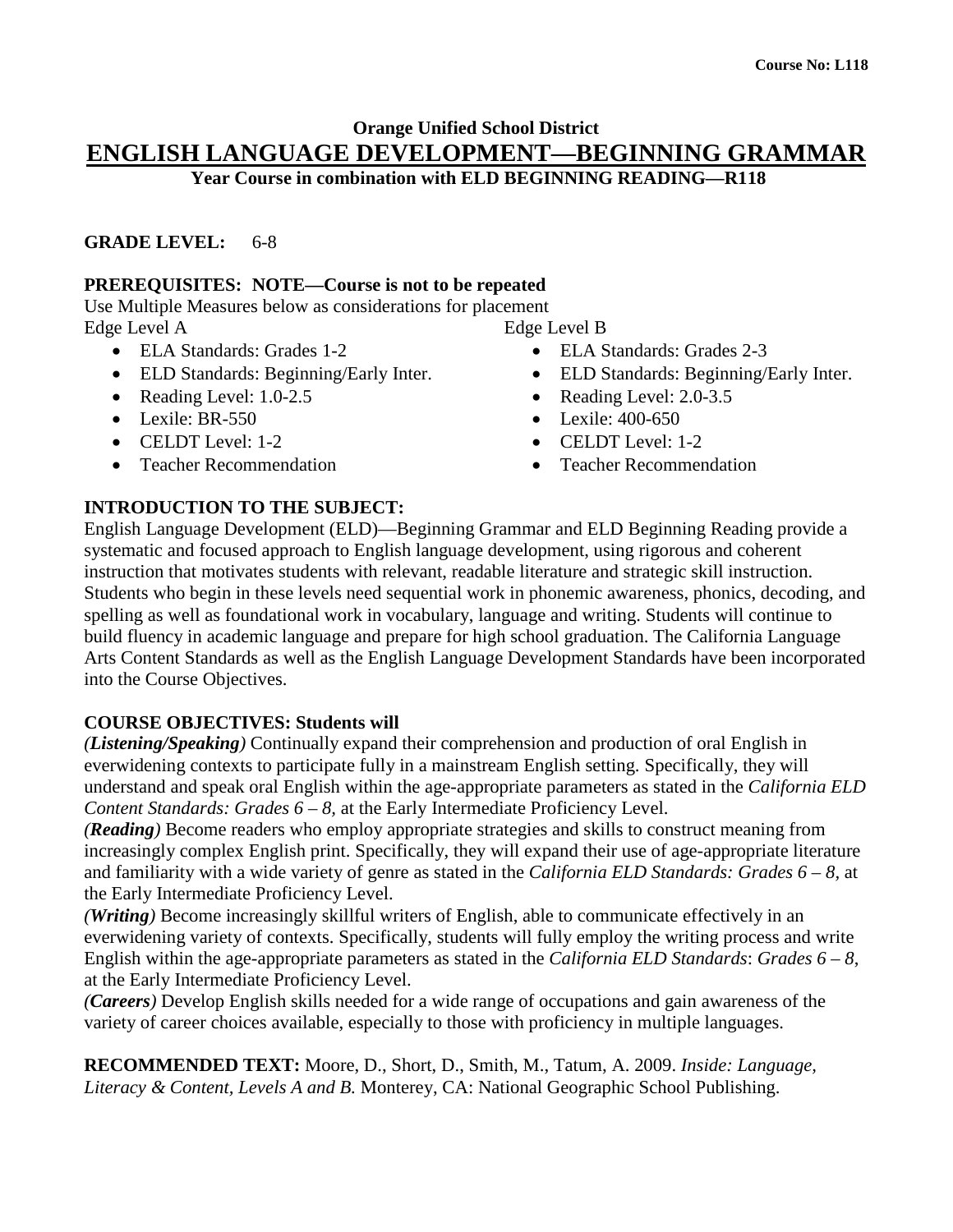English Language Development—Beginning Grammar Page 2

#### **Support materials:**

**Teachers** 

- Teacher's Edition with Language & Fluency CDs
- Practice Book TE
- Grammar & Language Transparencies
- Sound/Spelling Cards
- Letter and Word Tiles
- Phonics & Decoding Transparencies
- Writing Transparencies
- Inside Phonics
- Assessment Handbook
- Teacher Website (insideng.com with key code 467433) *Teachers must use school email* Online lesson plans, TEs for Inside Library, Video Clips and Coaching Resources

#### Students

- Student Book: Reading and Language
- Practice Book
- Student Website (insideng.com)

## Library Books

#### Level A Level B

- o *A Year Without Rain*
- o *Explore!*
- o *Families*
- o *Friends Are Like That*
- o *Good News*
- o *I Make Pictures Move*
- o *Let's Dance*
- o *More Than a Meal*

o *Bring Me Three Gifts!* o *Can Turtle Fly?*

o *Mamo is Trading Again*

o *What Is It?*

o *I am La Luna*

o *Leave, Bees!*

# o *Body Works*

- o *Crops* o *Power Out*
- o *Rachel Carson*
- o *Sunny and Moonshine*

o *All Across America*

- o *The Children We Remember*
- 
- o *The Eagle and the Moon Gold* o *Who Was Martin Luther King, Jr.?*

#### Both Levels A and B

- o *Maria and the Baker's Bread*
	- o *Mouse-Deer Must Be Quick!*
	- o *Plain, White Salt*
	- o *The Best Match*
	- o *The Brother Who Gave Rice*
	- o *The Frog Who Stirred the Cream*
	- o *The Secret water*
	- o *Who Needs Two Wings?*

# Supplemental Materials

*The following suggestions are based on materials approved by OUSD. Specific resources are limited to availability at each school site and teachers' preferences*. Grammar:

• *Grammar in Context English Yes!*

o *Anansi Gives Wisdom to the World*

o *Does a Candle Keep You Warm?*

o *Juan Bobo Goes Up and Down the Hill*

- Vocabulary:
	- *Test-Prep Vocabulary Basic Vocabulary Builder*
- Spelling:
	- Spell It Out

Greek/Latin Root Words:

• *English From The Roots* 

#### Oxford Picture Dictionary

• *DVD/CD available from Language Assessment Center*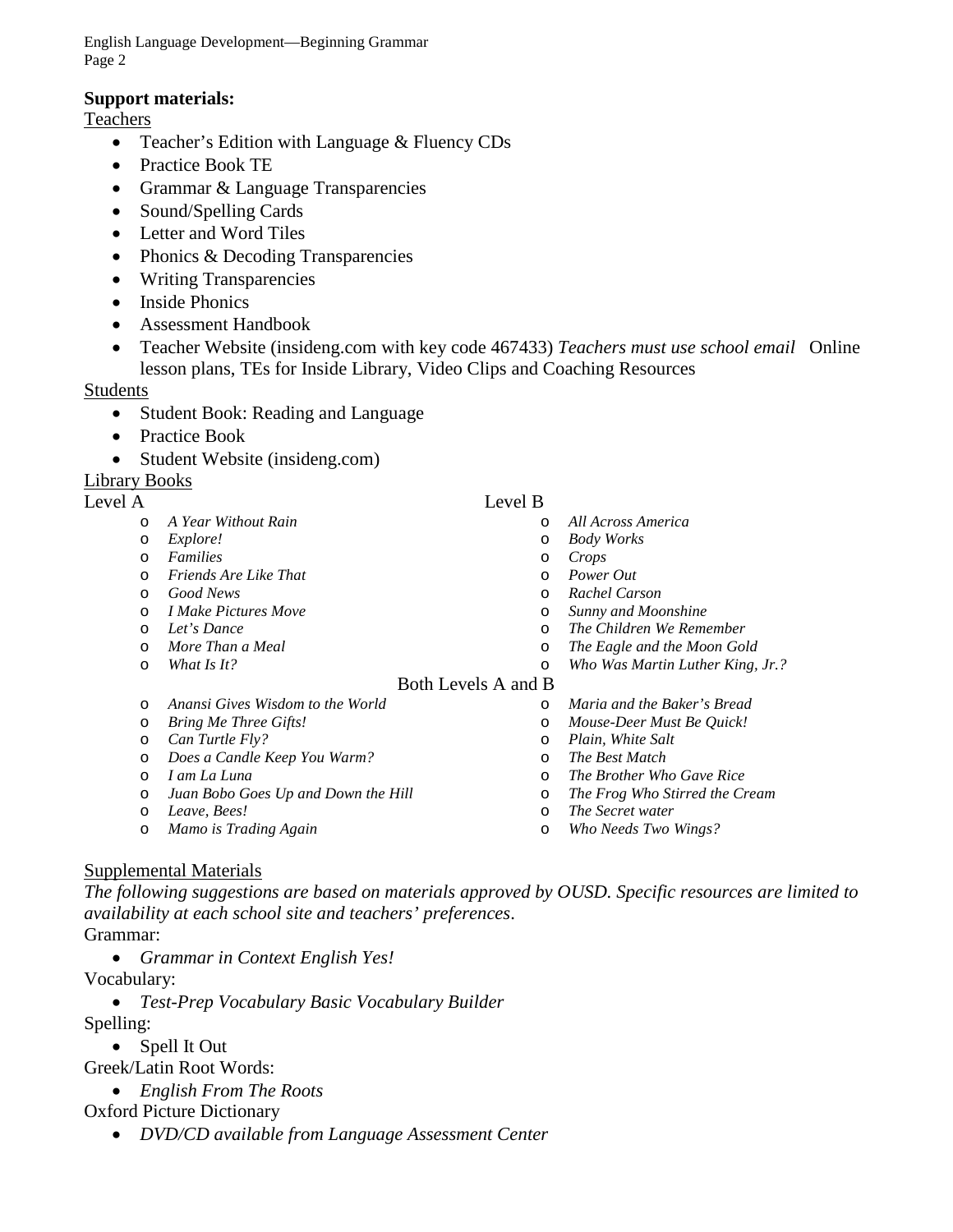# **COURSE OVERVIEW AND APPROXIMATE UNIT TIME ALLOTMENTS:**

# **FIRST TRIMESTER—INSIDE A**

|         |                                            | <b>ELD Essential Standards</b>                 |                              |
|---------|--------------------------------------------|------------------------------------------------|------------------------------|
| Pacing  | <b>Instructional Unit</b>                  | <b>Connection to ELA Standards can be</b>      | <b>Required Assessments</b>  |
|         |                                            | found in West Ed Document                      |                              |
|         | <b>CELDT</b> Preparation and               | CELDT-all four domains                         | <b>CELDT</b>                 |
| 3 weeks | Unit 1: Glad to Meet You!                  | LANGUAGE & GRAMMAR                             | <b>Placement Test</b>        |
|         | Unit Launch                                | Vocabulary                                     | (District Requirement        |
|         | • Vocabulary                               | • Personal Information                         | with Data Director if        |
|         | Viewing<br>$\bullet$                       | • Communication Words                          | student is new to            |
|         | <b>Learning Strategies</b>                 | <b>Language Functions</b>                      | curriculum)                  |
|         | <b>Critical Thinking</b><br>$\bullet$      | Exchange Greetings & Good-byes<br>$\bullet$    |                              |
|         | Language Development                       | Grammar                                        | Teacher generated            |
|         | Good News (Realistic Fiction)              | Pronouns<br>$\bullet$                          | tests/quizzes                |
|         | Language & Literacy                        | Present Tense Verbs (am, are, is)<br>$\bullet$ | <b>Unit 1 Test (District</b> |
|         | New at School (Realistic                   | Statements & Exclamations<br>$\bullet$         | <b>Requirement with</b>      |
|         | Fiction)                                   | <b>READING</b>                                 | Data Director)               |
|         | Language & Content                         | Phonics & Decoding                             | Teacher                      |
|         | Many People to Meet (Photo                 | Short a<br>$\bullet$                           | Observation/Student          |
|         | Essay)                                     | Short o<br>$\bullet$                           |                              |
|         | <b>Writing Project</b>                     | Comprehension                                  | Participation                |
|         | Email<br>$\bullet$                         | $\bullet$                                      | <b>Decodable Passages</b>    |
|         |                                            | Sequence<br>Writing                            | <b>Reading Counts</b>        |
|         |                                            |                                                | Quizzes                      |
|         |                                            | Email<br>$\bullet$                             |                              |
|         |                                            |                                                | <b>Writing Rubrics</b>       |
|         | Unit 2: Set the Table                      | <b>LANGUAGE &amp; GRAMMAR</b>                  | Teacher generated            |
| 2 weeks | Unit Launch                                | Vocabulary                                     | tests/quizzes                |
|         | • Vocabulary                               | • Colors, Shapes, and Sizes                    |                              |
|         | Viewing<br>$\bullet$                       | $\bullet$ Foods                                | <b>Unit 2 Test (District</b> |
|         | <b>Learning Strategies</b><br>$\bullet$    | <b>Language Functions</b>                      | <b>Requirement with</b>      |
|         | <b>Critical Thinking</b><br>$\bullet$      | <b>Express Likes</b>                           | Data Director)               |
|         | Speaking<br>$\bullet$                      | Describe<br>$\bullet$                          |                              |
|         | Language Development                       | Grammar                                        | Teacher                      |
|         | I Make Pictures Move! (Career<br>$\bullet$ | <b>Action Verbs</b><br>$\bullet$               | Observation/Student          |
|         | Sketch)                                    | <b>Negative Sentences</b><br>$\bullet$         | Participation                |
|         | Language & Literacy                        | <b>READING</b>                                 |                              |
|         | Something Good for Lunch                   | Phonics & Decoding                             | <b>Decodable Passages</b>    |
|         | (Realistic Fiction)                        | Short i<br>$\bullet$                           |                              |
|         | Language & Content                         | Short u, ch, and tch                           |                              |
|         | U.S. Tour of Food (Essay)                  | Comprehension                                  |                              |
|         | <b>Writing Project</b>                     | Steps in a Process                             |                              |
|         | How-To Card                                | Writing                                        |                              |
|         |                                            | How-To Card<br>$\bullet$                       |                              |
|         | Unit 3: On The Job                         | <b>LANGUAGE &amp; GRAMMAR</b>                  | Teacher generated            |
| 2 weeks | Unit Launch                                | Vocabulary                                     | tests/quizzes                |
|         | • Vocabulary                               | • Actions                                      |                              |
|         | Viewing<br>$\bullet$                       | Tools and Careers<br>$\bullet$                 | Unit 3 Test                  |
|         | <b>Learning Strategies</b>                 | <b>Language Functions</b>                      |                              |
|         | <b>Critical Thinking</b>                   | Give Information<br>$\bullet$                  | Teacher                      |
|         | Language Development                       | Ask and Answer Questions<br>$\bullet$          | Observation/Student          |
|         |                                            |                                                | Participation                |
|         | What is It? (Fantasy)                      | Grammar<br><b>Present Tense Verbs</b>          |                              |
|         |                                            | $\bullet$                                      | Decodable Passages           |
|         | Language & Literacy                        | Yes-or-No Questions<br>$\bullet$               |                              |
|         | Let Ben Take It (Realistic                 | Who? What? Where? And When?<br>$\bullet$       | <b>Units 1-3 Cumulative</b>  |
|         | Fiction)                                   | Questions                                      | <b>Test (District</b>        |
|         | Language & Content                         | <b>READING</b>                                 | <b>Requirement with</b>      |
|         | Geologist: Rock Scientist<br>$\bullet$     | Phonics & Decoding                             |                              |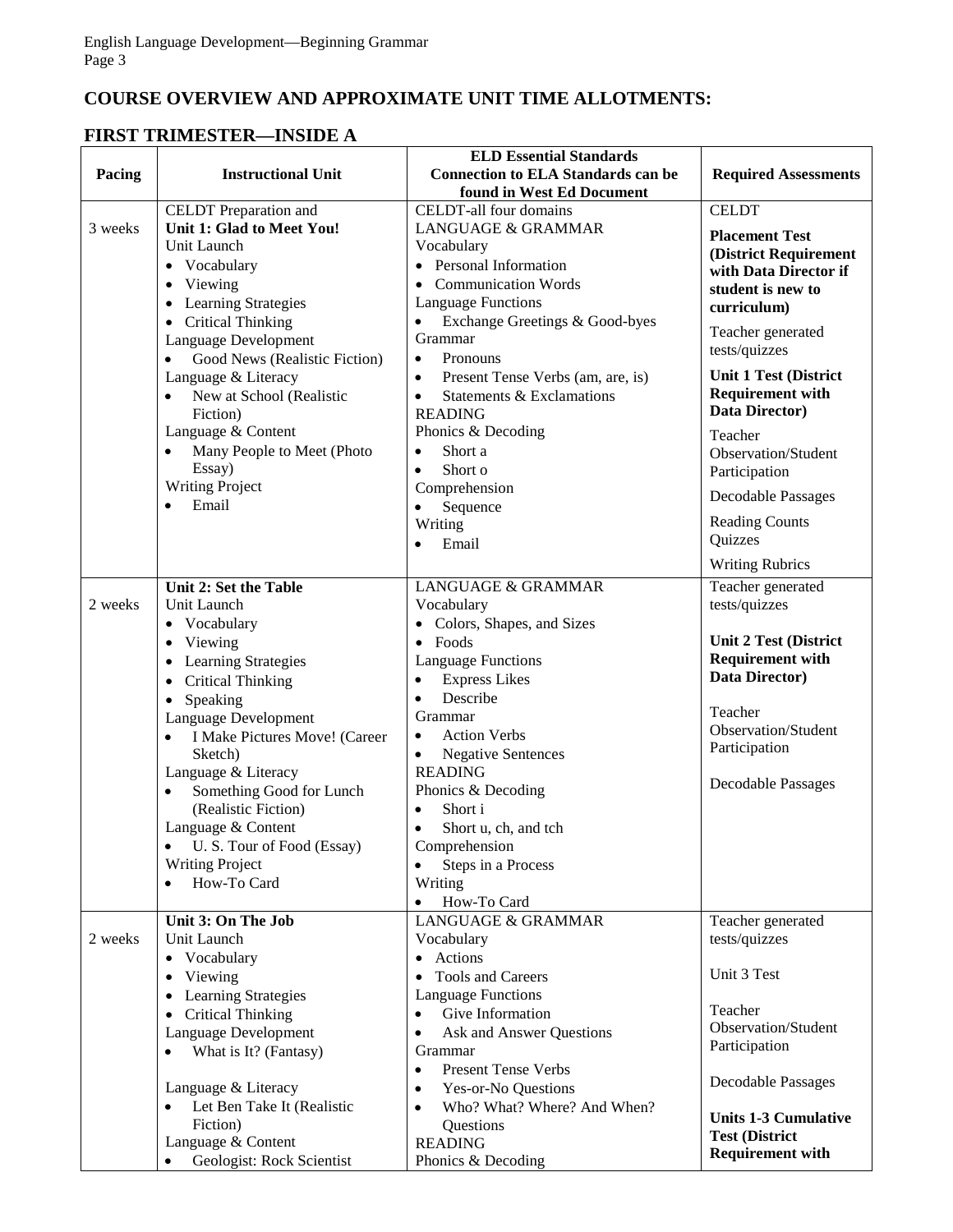|         | (Expository Text)                            | Short e<br>$\bullet$                                | Data Director)               |
|---------|----------------------------------------------|-----------------------------------------------------|------------------------------|
|         | <b>Writing Project</b>                       | Sh, ck, and Double Consonants<br>$\bullet$          |                              |
|         | Interview<br>$\bullet$                       | Comprehension                                       |                              |
|         |                                              | Details<br>$\bullet$                                |                              |
|         |                                              | Writing                                             |                              |
|         |                                              | Interview<br>$\bullet$                              |                              |
|         | <b>Unit 4: Numbers Count</b>                 | <b>LANGUAGE &amp; GRAMMAR</b>                       | Teacher generated            |
| 2 weeks | Unit Launch                                  | Vocabulary                                          | tests/quizzes                |
|         | • Vocabulary                                 | • Cardinal Numbers                                  |                              |
|         | Viewing<br>$\bullet$                         | • Ordinal Numbers                                   | <b>Unit 4 Test (District</b> |
|         | <b>Learning Strategies</b><br>$\bullet$      | <b>Language Functions</b>                           | <b>Requirement with</b>      |
|         | <b>Critical Thinking</b>                     | <b>Ask Questions</b><br>$\bullet$                   | Data Director)               |
|         | $\bullet$<br>Language Development            | Give Information<br>$\bullet$                       |                              |
|         | A Year Without Rain (historical<br>$\bullet$ | <b>Express Needs</b><br>$\bullet$                   | Teacher                      |
|         | Fiction)                                     | Grammar                                             | Observation/Student          |
|         | Language & Literacy                          | <b>Negative Sentences</b><br>$\bullet$              | Participation                |
|         | Rush! (Realistic Fiction)<br>$\bullet$       | Contractions with Not<br>$\bullet$                  |                              |
|         | Language & Content                           | <b>READING</b>                                      | <b>Decodable Passages</b>    |
|         | The Mighty Maya (Personal<br>$\bullet$       | Phonics & Decoding                                  |                              |
|         | Narrative)                                   |                                                     |                              |
|         | <b>Writing Project</b>                       | <b>Blends and Digraphs</b><br>Comprehension         |                              |
|         | <b>Fact Sheet</b><br>$\bullet$               | Problems and Solutions<br>$\bullet$                 |                              |
|         |                                              |                                                     |                              |
|         |                                              | Details<br>$\bullet$                                |                              |
|         |                                              | Writing                                             |                              |
|         |                                              | <b>Fact Sheet</b><br><b>LANGUAGE &amp; GRAMMAR</b>  |                              |
| 2 weeks | <b>Unit 5: City Sights</b><br>Unit Launch    |                                                     | Teacher generated            |
|         |                                              | Vocabulary<br>• Location Words                      | tests/quizzes                |
|         | Vocabulary<br>$\bullet$                      |                                                     | <b>Unit 5 Test (District</b> |
|         | Viewing<br>$\bullet$                         | • Neighborhood Words                                | <b>Requirement with</b>      |
|         | <b>Learning Strategies</b><br>$\bullet$      | <b>Language Functions</b>                           | Data Director)               |
|         | <b>Critical Thinking</b><br>$\bullet$        | Ask for and Give Information<br>$\bullet$           |                              |
|         | Language Development                         | Grammar                                             | Teacher                      |
|         | More Than a Meal (Realistic<br>$\bullet$     | <b>Regular Past Tense Verbs</b><br>$\bullet$        | Observation/Student          |
|         | Fiction)                                     | Statements with there is and there are<br>$\bullet$ | Participation                |
|         | Language & Literacy                          | Contractions<br>$\bullet$                           |                              |
|         | Meet Jo (Newspaper Article)<br>$\bullet$     | <b>READING</b>                                      | Decodable Passages           |
|         | Language & Content                           | Phonics & Decoding                                  |                              |
|         | San Francisco (Travel Article)               | Word Patterns and Multisyllabic Words               |                              |
|         | <b>Writing Project</b>                       | Comprehension                                       |                              |
|         | Journal Page<br>$\bullet$                    | Details<br>$\bullet$                                |                              |
|         |                                              | Writing                                             |                              |
|         |                                              | Journal Page<br>$\bullet$                           |                              |

# **SECOND TRIMESTER** (Continue Level A)

|         | Unit 6: Welcome Home!                   | <b>LANGUAGE &amp; GRAMMAR</b>           | Teacher generated           |
|---------|-----------------------------------------|-----------------------------------------|-----------------------------|
| 2 weeks | Unit Launch                             | Vocabulary                              | tests/quizzes               |
|         | • Vocabulary                            | $\bullet$ Family                        |                             |
|         | • Viewing                               | • Rooms in a House                      | Unit 6 Test                 |
|         | <b>Learning Strategies</b><br>$\bullet$ | • Household Objects                     |                             |
|         | • Critical Thinking                     | <b>Language Functions</b>               | Teacher                     |
|         | $\bullet$ Speaking                      | Give Information                        | <b>Observation/Student</b>  |
|         | Language Development                    | Ask and Answer Ouestions                | Participation               |
|         | Families (Photo Essay)<br>$\bullet$     | Grammar                                 |                             |
|         | Language & Literacy                     | Present Tense Verbs (have and has)<br>٠ | Decodable Passages          |
|         | When We Came to Wisconsin<br>$\bullet$  | <b>Plural Nouns</b><br>$\bullet$        |                             |
|         | (Personal Narrative)                    | <b>READING</b>                          | <b>Units 4-6 Cumulative</b> |
|         | Language & Content                      | Phonics & Decoding                      | <b>Test (District)</b>      |
|         | The Family Reunion (Personal<br>٠       | Long Vowels $(a, i, o, u)$<br>$\bullet$ | <b>Requirement with</b>     |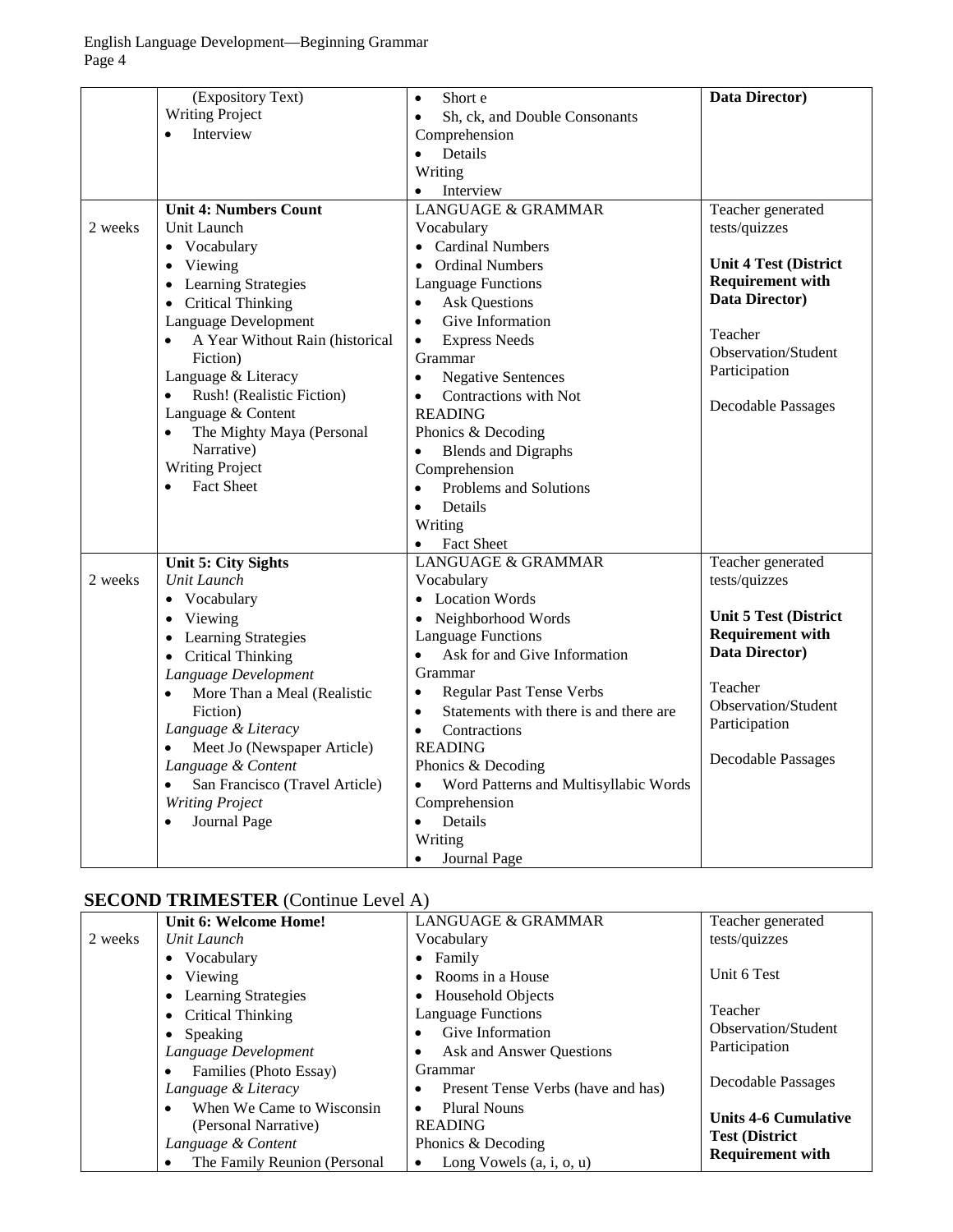|         | Narrative)                                    | Comprehension                                                      | Data Director)               |
|---------|-----------------------------------------------|--------------------------------------------------------------------|------------------------------|
|         | <b>Writing Project</b>                        | Main Idea and Details<br>$\bullet$                                 |                              |
|         | <b>Family Description</b><br>$\bullet$        | Writing                                                            |                              |
|         |                                               | <b>Family Description</b><br>$\bullet$                             |                              |
|         | <b>Unit 7: Pack Your Bags</b>                 | <b>LANGUAGE &amp; GRAMMAR</b>                                      | Teacher generated            |
| 2 weeks | Unit Launch                                   | Vocabulary                                                         | tests/quizzes                |
|         | Vocabulary<br>$\bullet$                       | • Landforms and Transportation                                     |                              |
|         | Viewing<br>$\bullet$                          | • Weather and Clothing                                             | <b>Unit 7 Test (District</b> |
|         | Learning Strategies<br>$\bullet$              | <b>Language Functions</b>                                          | <b>Requirement with</b>      |
|         | <b>Critical Thinking</b><br>$\bullet$         | Give and Carry Out Commands<br>$\bullet$                           | Data Director)               |
|         | Language Development                          | <b>Describe Places</b><br>$\bullet$                                |                              |
|         | Explore! (Photo Essay)<br>$\bullet$           | Give Information<br>$\bullet$                                      | Teacher                      |
|         | Language & Literacy                           | Grammar                                                            | Observation/Student          |
|         | Explore a Wetland (Science<br>$\bullet$       | Verbs: Can<br>$\bullet$                                            | Participation                |
|         | Article)                                      |                                                                    |                              |
|         |                                               | <b>Capitalization: Proper Nouns</b><br>$\bullet$<br><b>READING</b> | <b>Decodable Passages</b>    |
|         | Language & Content                            |                                                                    |                              |
|         | The Water Planet (Expository<br>$\bullet$     | Phonics & Decoding                                                 |                              |
|         | Nonfiction)                                   | Long Vowels (ai, ay; ee, ea; oa, ow)<br>$\bullet$                  |                              |
|         | <b>Writing Project</b>                        | Comprehension                                                      |                              |
|         | <b>Travel Guide</b><br>$\bullet$              | Classify<br>$\bullet$                                              |                              |
|         |                                               | Writing                                                            |                              |
|         |                                               | <b>Travel Guide</b><br>$\bullet$                                   |                              |
|         | <b>Unit 8: Friend to Friend</b>               | <b>LANGUAGE &amp; GRAMMAR</b>                                      | Teacher generated            |
| 2 weeks | Unit Launch                                   | Vocabulary                                                         | tests/quizzes                |
|         | Vocabulary<br>$\bullet$                       | • Feelings                                                         |                              |
|         | Viewing<br>$\bullet$                          | <b>Language Functions</b>                                          | <b>Unit 8 Test (District</b> |
|         | Learning Strategies<br>$\bullet$              | <b>Describe Actions</b><br>$\bullet$                               | <b>Requirement with</b>      |
|         | <b>Critical Thinking</b><br>$\bullet$         | <b>Express Feelings</b><br>$\bullet$                               | Data Director)               |
|         | Speaking<br>$\bullet$                         | Grammar                                                            |                              |
|         | Language Development                          | Past Tense Verbs: Was and Were<br>$\bullet$                        | Teacher                      |
|         | Friends are Like That (Journal)<br>$\bullet$  | <b>Negative Sentences</b><br>$\bullet$                             | Observation/Student          |
|         | Language & Literacy                           | Contractions with Not<br>$\bullet$                                 | Participation                |
|         | Eva's Lesson (Realistic Fiction)<br>$\bullet$ | Possessive Nouns<br>$\bullet$                                      |                              |
|         | Language & Content                            | <b>READING</b>                                                     | <b>Decodable Passages</b>    |
|         | Hand in Hand (Magazine<br>$\bullet$           | Phonics & Decoding                                                 |                              |
|         | Article)                                      | Verb Ending (-ed)                                                  |                              |
|         | <b>Writing Project</b>                        | Comprehension                                                      |                              |
|         | <b>Personal Narrative</b><br>$\bullet$        | Cause and Effect<br>$\bullet$                                      |                              |
|         |                                               | $\bullet$                                                          |                              |
|         |                                               | Sequence<br>Writing                                                |                              |
|         |                                               | <b>Personal Narrative</b>                                          |                              |
|         | Unit 9: Let's Celebrate!                      | $\bullet$<br><b>LANGUAGE &amp; GRAMMAR</b>                         |                              |
| 2 weeks | Unit Launch                                   |                                                                    | Teacher generated            |
|         |                                               | Vocabulary                                                         | tests/quizzes                |
|         | Vocabulary<br>$\bullet$                       | • Country Words                                                    | Unit 9 Test                  |
|         | Viewing<br>$\bullet$                          | <b>Language Functions</b>                                          |                              |
|         | Learning Strategies<br>$\bullet$              | Ask and Answer Questions<br>$\bullet$                              | Teacher                      |
|         | <b>Critical Thinking</b><br>$\bullet$         | Describe People<br>$\bullet$                                       | Observation/Student          |
|         | Language Development                          | Grammar                                                            |                              |
|         | Let's Dance! (Photo Essay)<br>$\bullet$       | <b>Present Progressive Verbs</b><br>٠                              | Participation                |
|         | Language & Literacy                           | Phrases with like to and Want to<br>$\bullet$                      |                              |
|         | Dance to Celebrate!<br>$\bullet$              | <b>READING</b>                                                     | <b>Decodable Passages</b>    |
|         | (Informational Text)                          | Phonics & Decoding                                                 |                              |
|         | Language & Content                            | Verb Ending (-ing)                                                 | <b>Units 7-9 Cumulative</b>  |
|         | Kite Festival (Magazine Article)<br>$\bullet$ | Comprehension                                                      | <b>Test (District</b>        |
|         | <b>Writing Project</b>                        | Classify                                                           | <b>Requirement with</b>      |
|         | <b>Blog</b><br>$\bullet$                      | Writing                                                            | Data Director)               |
|         |                                               | <b>Blog</b>                                                        |                              |
|         |                                               |                                                                    |                              |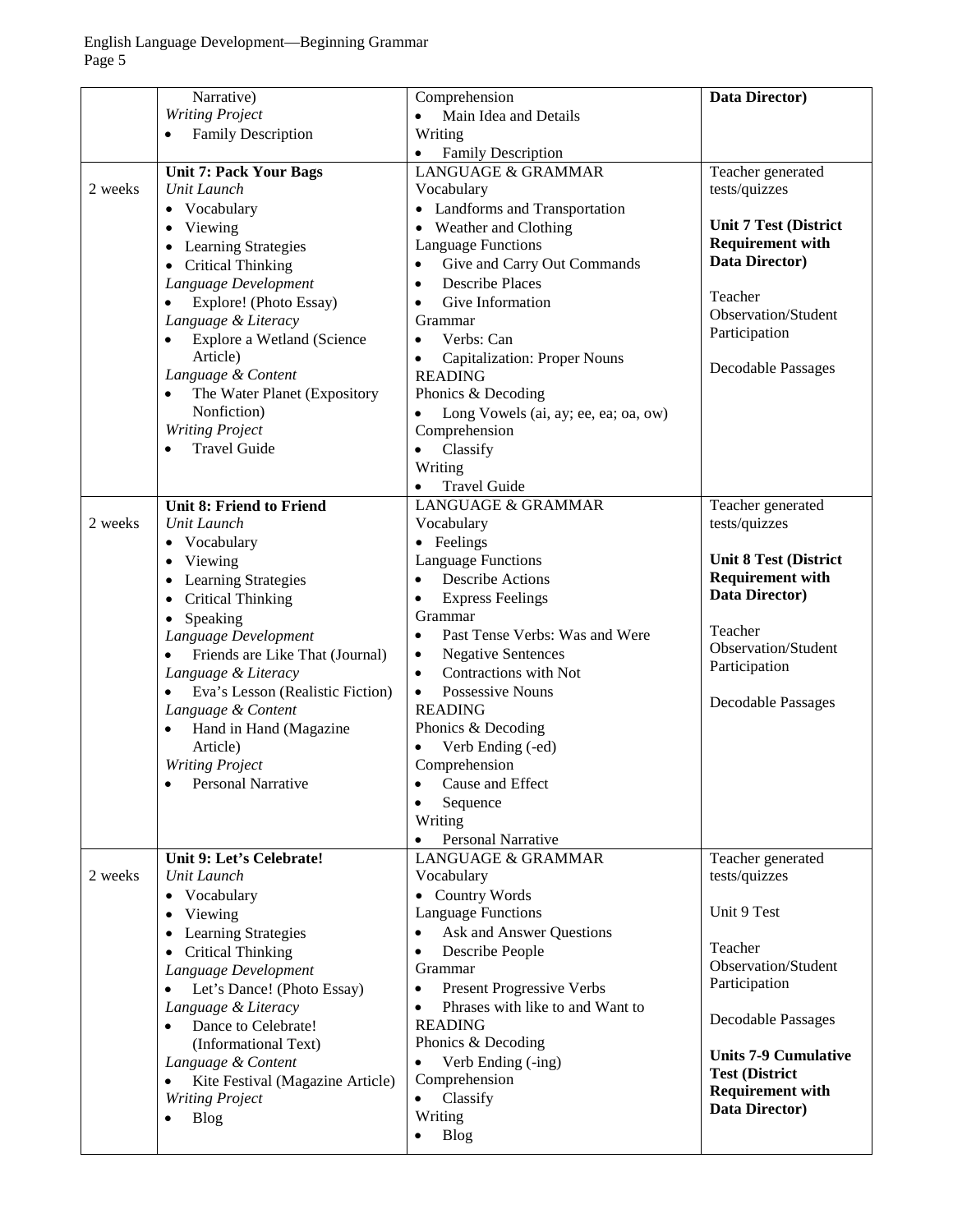English Language Development—Beginning Grammar Page 6

|  | Continue with Level B |
|--|-----------------------|
|--|-----------------------|

|         | Unit 1: Here to Help                             | <b>LANGUAGE &amp; GRAMMAR</b>                  | Teacher generated            |
|---------|--------------------------------------------------|------------------------------------------------|------------------------------|
| 2 weeks | Unit Launch                                      | Vocabulary                                     | tests/quizzes                |
|         | Vocabulary<br>$\bullet$                          | $\bullet$ Time                                 |                              |
|         | Viewing<br>$\bullet$                             | <b>Language Functions</b>                      | <b>Unit 1 Test (District</b> |
|         | <b>Learning Strategies</b>                       | Tell What May Happen<br>$\bullet$              | <b>Requirement with</b>      |
|         | <b>Critical Thinking</b><br>$\bullet$            | Grammar                                        | Data Director)               |
|         | Language Development                             | Phrases with have to and need to<br>$\bullet$  |                              |
|         | Power Out! (Realistic Fiction)                   | Possessive Adjectives<br>$\bullet$             | Teacher                      |
|         | Language & Literacy                              | <b>READING</b>                                 | <b>Observation/Student</b>   |
|         | Hot Crumbs Cause Fire<br>$\bullet$               | Phonics & Decoding                             | Participation                |
|         | (Newspaper Article)                              | Long Vowels (ie, igh, ui, ue)<br>$\bullet$     |                              |
|         | Language & Content                               | Comprehension                                  | <b>Decodable Passages</b>    |
|         | Dog Detectives (Magazine<br>$\bullet$            | Cause & Effect<br>$\bullet$                    |                              |
|         | Article)                                         | Writing                                        |                              |
|         | <b>Writing Project</b>                           | Friendly Letter<br>$\bullet$                   |                              |
|         | Friendly Letter                                  |                                                |                              |
|         | <b>Unit 2: Make a Difference!</b>                | <b>LANGUAGE &amp; GRAMMAR</b>                  | Teacher generated            |
| 2 weeks | Unit Launch                                      | Vocabulary                                     | tests/quizzes                |
|         | • Vocabulary                                     | • Direction Words                              |                              |
|         | Viewing                                          | • Words About Civil Rights                     | <b>Unit 2 Test (District</b> |
|         | Learning Strategies                              | <b>Language Functions</b>                      | <b>Requirement with</b>      |
|         | <b>Critical Thinking</b><br>$\bullet$            | Give Information<br>$\bullet$                  | Data Director)               |
|         | Language Development                             | <b>Give Directions</b><br>$\bullet$            |                              |
|         | Who Was Martin Luther King,                      | <b>Express Wants and Feelings</b><br>$\bullet$ | Teacher                      |
|         | Jr.? (Biography)                                 | Grammar                                        | Observation/Student          |
|         | Language & Literacy                              | <b>Irregular Past Tense Verbs</b><br>$\bullet$ | Participation                |
|         | Kids are Helping Kids<br>$\bullet$               | <b>READING</b>                                 |                              |
|         | (Biography)                                      | Phonics & Decoding                             | <b>Decodable Passages</b>    |
|         | Language & Content                               | <b>R-controlled Vowels</b><br>$\bullet$        |                              |
|         | <b>Striving for Change (History</b><br>$\bullet$ | Comprehension                                  |                              |
|         | Article)                                         | Sequence<br>$\bullet$                          |                              |
|         | <b>Writing Project</b>                           | Classify<br>$\bullet$                          |                              |
|         | <b>Personal Narrative</b>                        | Writing                                        |                              |
|         |                                                  | <b>Personal Narrative</b><br>$\bullet$         |                              |

#### **THIRD TRIMESTER**

|         | <b>Unit 3: Our Living Planet</b>   | <b>LANGUAGE &amp; GRAMMAR</b>      | Teacher generated           |
|---------|------------------------------------|------------------------------------|-----------------------------|
| 2 weeks | Unit Launch                        | Vocabulary                         | tests/quizzes               |
|         | • Vocabulary                       | <b>Opinion Words</b><br>$\bullet$  |                             |
|         | Viewing                            | Animals<br>٠                       | Unit 3 Test                 |
|         | <b>Learning Strategies</b>         | <b>Plants and Habitats</b><br>٠    |                             |
|         | Critical Thinking                  | <b>Language Functions</b>          | Teacher                     |
|         | Language Development               | Give Your Opinion<br>$\bullet$     | <b>Observation/Student</b>  |
|         | Rachel Carson (Biography)<br>٠     | Describe Places<br>$\bullet$       | Participation               |
|         | Language & Literacy                | Make a Suggestion<br>٠             |                             |
|         | Animals in the Wild (Science)<br>٠ | Grammar                            | <b>Decodable Passages</b>   |
|         | Article)                           | <b>Sensory Adjectives</b>          | <b>Units 1-3 Cumulative</b> |
|         | Language & Content                 | <b>READING</b>                     | <b>Test (District</b>       |
|         | Animal Ecosystems (Science)<br>٠   | Phonics & Decoding                 | <b>Requirement with</b>     |
|         | Essay)                             | R-controlled Syllable Types<br>٠   | Data Director)              |
|         | <b>Writing Project</b>             | Comprehension                      |                             |
|         | Fact and Opinion Article<br>٠      | Details                            |                             |
|         |                                    | Main Idea and Details<br>$\bullet$ |                             |
|         |                                    | Writing                            |                             |
|         |                                    | Fact and Opinion Article           |                             |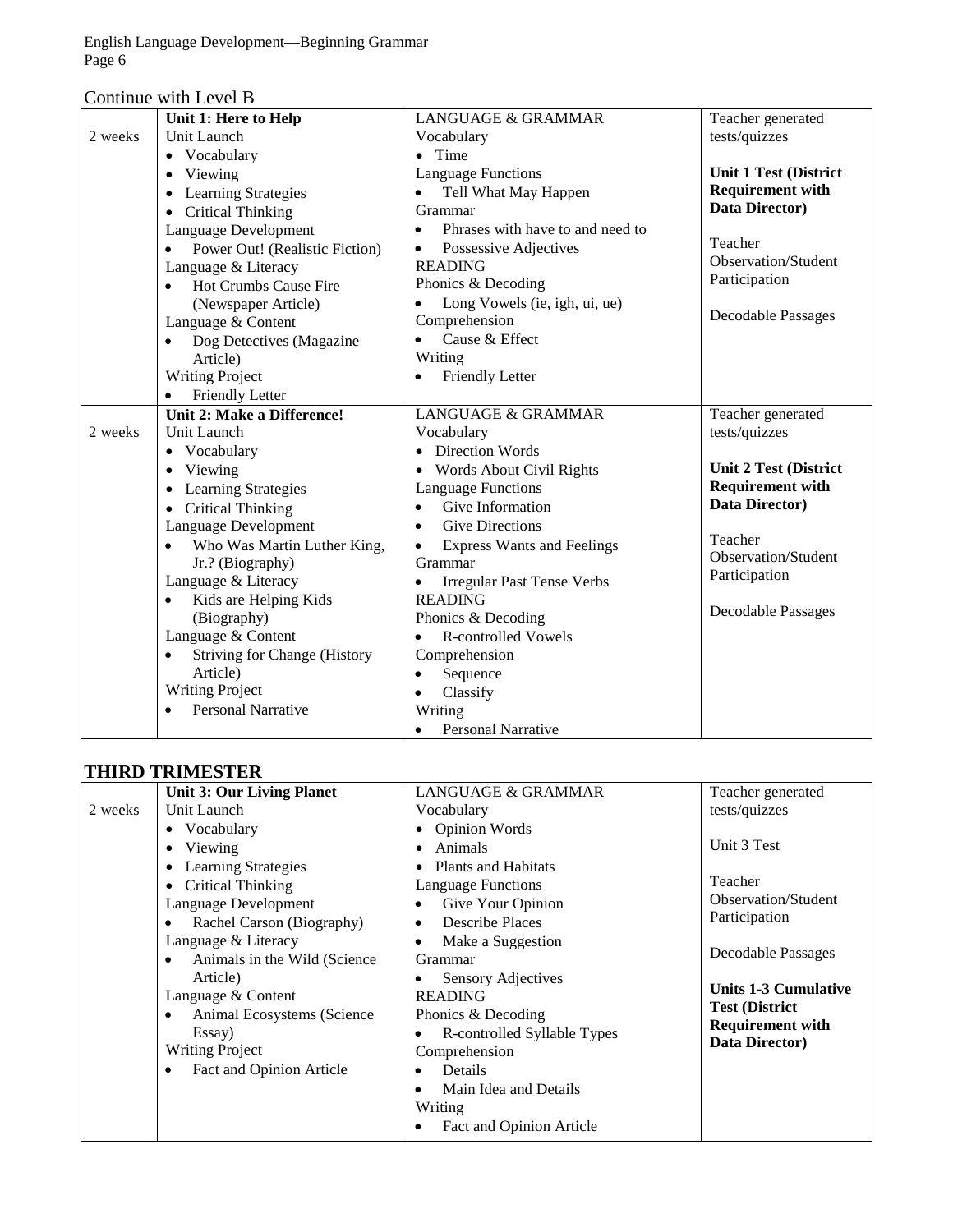|         | <b>Unit 4: Past and Present</b>                  | <b>LANGUAGE &amp; GRAMMAR</b>              | Teacher generated            |
|---------|--------------------------------------------------|--------------------------------------------|------------------------------|
| 2 weeks | Unit Launch                                      | Vocabulary                                 | tests/quizzes                |
|         | • Vocabulary                                     | • History and Historical Records           |                              |
|         | Viewing<br>$\bullet$                             | <b>Language Functions</b>                  | <b>Unit 4 Test (District</b> |
|         | Learning Strategies<br>$\bullet$                 | Have a Discussion<br>$\bullet$             | <b>Requirement with</b>      |
|         | <b>Critical Thinking</b><br>$\bullet$            | Make Comparisons<br>$\bullet$              | Data Director)               |
|         | Language Development                             | Grammar                                    |                              |
|         | The Children We Remember<br>$\bullet$            | <b>Nouns</b><br>$\bullet$                  | Teacher                      |
|         | (Historical Account)                             | Present and Past Tense Verbs<br>$\bullet$  | Observation/Student          |
|         | Language & Literacy                              | <b>Object Pronouns</b><br>$\bullet$        | Participation                |
|         | Kidworks for Peace (Web Page:<br>$\bullet$       | <b>READING</b>                             |                              |
|         | Chat Room)                                       | Phonics & Decoding                         | <b>Decodable Passages</b>    |
|         | Language & Content                               | Words with y<br>$\bullet$                  |                              |
|         | Our Government (Informational<br>$\bullet$       | Comprehension                              |                              |
|         | Text)                                            | Comparisons<br>$\bullet$                   |                              |
|         | <b>Writing Project</b>                           |                                            |                              |
|         |                                                  | Writing                                    |                              |
|         | <b>Comparison Paragraph</b><br>$\bullet$         | Comparison Paragraph<br>$\bullet$          |                              |
|         | <b>Unit 5: Tell Me More</b>                      | <b>LANGUAGE &amp; GRAMMAR</b>              | Teacher generated            |
| 2 weeks | Unit Launch                                      | Vocabulary                                 | tests/quizzes                |
|         | Vocabulary<br>$\bullet$                          | <b>Story Elements</b><br>$\bullet$         |                              |
|         | Viewing<br>$\bullet$                             | Opposites<br>$\bullet$                     | <b>Unit 5 Test (District</b> |
|         | Speaking<br>$\bullet$                            | • Phrases for Times and Places             | <b>Requirement with</b>      |
|         | <b>Learning Strategies</b><br>$\bullet$          | <b>Language Functions</b>                  | Data Director)               |
|         | <b>Critical Thinking</b><br>$\bullet$            | Ask for and Give Advice<br>$\bullet$       |                              |
|         | Language Development                             | Ask for and Accept a Favor<br>$\bullet$    | Teacher                      |
|         | The Eagle and the Moon Gold<br>$\bullet$         | <b>Describe Actions</b><br>$\bullet$       | Observation/Student          |
|         | (Fable)                                          | Grammar                                    | Participation                |
|         | Language & Literacy                              | Commands<br>$\bullet$                      |                              |
|         | A Chill in the Air (Realistic<br>$\bullet$       | <b>Prepositional Phrases</b><br>$\bullet$  | <b>Decodable Passages</b>    |
|         | Fiction)                                         | <b>READING</b>                             |                              |
|         | Language & Content                               | Phonics & Decoding                         |                              |
|         | <b>Stories From Greece (Feature</b><br>$\bullet$ | Diphthongs and Variant Vowels<br>$\bullet$ |                              |
|         | Article)                                         | Comprehension                              |                              |
|         | <b>Writing Project</b>                           | <b>Character Traits</b><br>$\bullet$       |                              |
|         | New Story Ending<br>$\bullet$                    | <b>Story Elements</b><br>$\bullet$         |                              |
|         |                                                  | Writing                                    |                              |
|         |                                                  | New Story Ending<br>$\bullet$              |                              |
|         | <b>Unit 6: Personal Best</b>                     | <b>LANGUAGE &amp; GRAMMAR</b>              | Teacher generated            |
| 2 weeks | Unit Launch                                      | Vocabulary                                 | tests/quizzes                |
|         | Vocabulary<br>$\bullet$                          | The Body<br>$\bullet$                      |                              |
|         | Viewing                                          | Sports                                     | Unit 6 Test                  |
|         | $\bullet$                                        | $\bullet$<br><b>Language Functions</b>     |                              |
|         | Learning Strategies<br>$\bullet$                 | Ask for and Give Information               | Teacher                      |
|         | <b>Research Skills</b><br>$\bullet$              | $\bullet$                                  | Observation/Student          |
|         | <b>Critical Thinking</b><br>$\bullet$            | <b>Express Thanks</b><br>$\bullet$         | Participation                |
|         | Language Development                             | Grammar                                    |                              |
|         | <b>Body Works (Science Essay)</b><br>$\bullet$   | <b>Present Tense Verbs</b><br>$\bullet$    | Decodable Passages           |
|         | Language & Literacy                              | Pronouns<br>$\bullet$                      |                              |
|         | Summer Games Are a Big Hit<br>$\bullet$          | <b>READING</b>                             | <b>Units 4-6 Cumulative</b>  |
|         | (Newspaper Article)                              | Phonics & Decoding                         | <b>Test (District</b>        |
|         | Language & Content                               | Variant Vowels and Consonants<br>$\bullet$ | <b>Requirement with</b>      |
|         | Action Shots (Article)<br>$\bullet$              | Comprehension                              | Data Director)               |
|         | <b>Writing Project</b>                           | Main Idea and Details<br>$\bullet$         |                              |
|         | Procedure<br>$\bullet$                           | Sequence<br>٠                              |                              |
|         |                                                  | Writing                                    |                              |
|         |                                                  | Procedure                                  |                              |